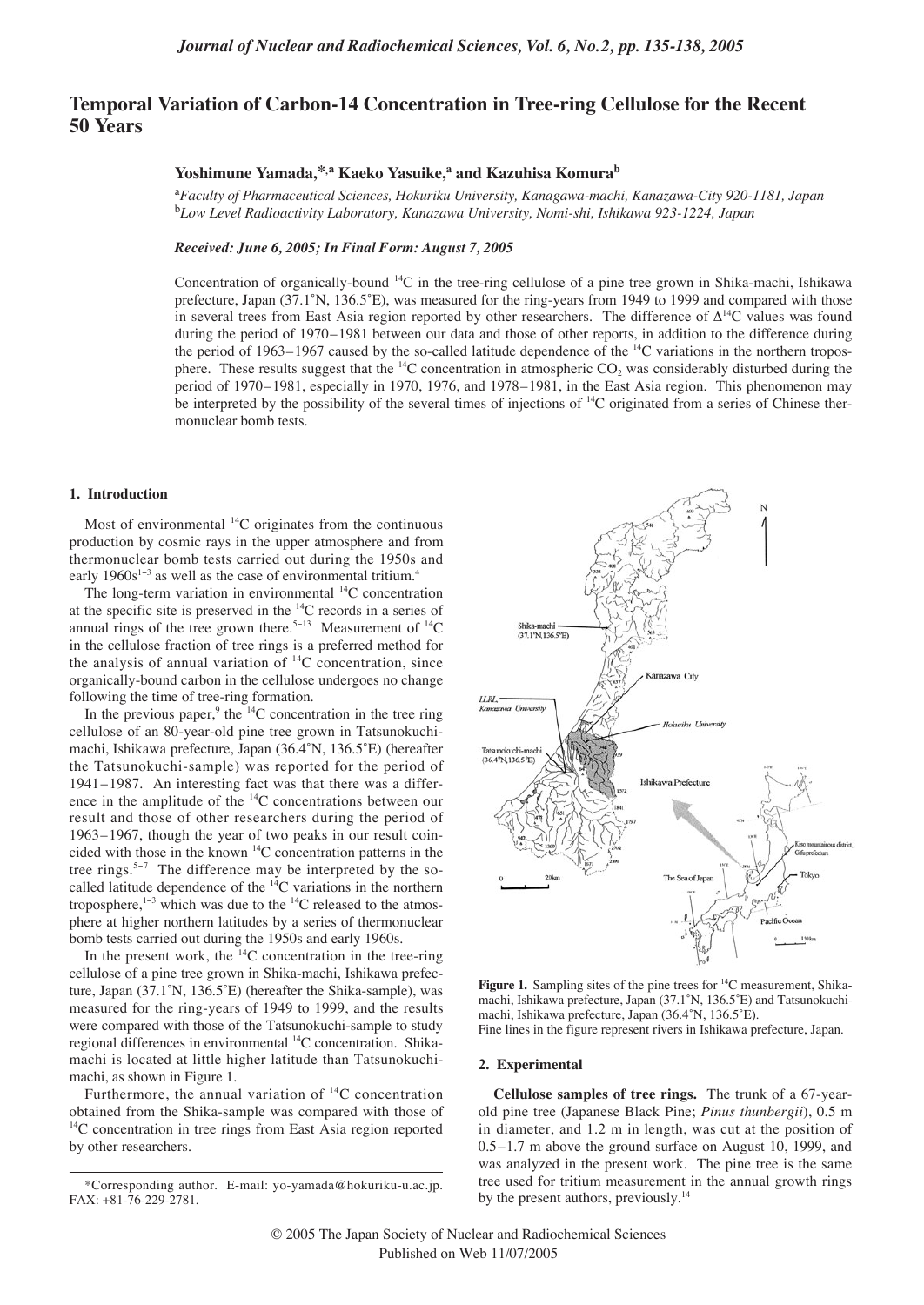All of the tree-ring layers had a thickness of more than 1.5 mm, which was enough to separate without cross-contamination from subsequent years. Each cellulose fraction corresponding to the 1949–1999 ring-years was isolated from wood chips according to the same method without pre-treatment by the steam explosion of wood chips<sup>15</sup> which was applied to the Tatsunokuchi-machi tree (Japanese Red Pine; *Pinus densiflora*).

**Combustion of cellulose samples.** The cellulose fraction of 100 g corresponding to a single year was gently burned to obtain the combustion water and  $CO<sub>2</sub>$  by the method described previously.<sup>9, 14</sup> The combustion water was condensed in two dry-ice traps connected in tandem. The carbon dioxide gas was collected as dry-ice form by an EtOH trap cooled with liquid nitrogen located behind the dry-ice traps. The resulting dry-ice was immediately converted to calcium carbonate according to the following procedure. A stream of  $CO<sub>2</sub>$  generated from the dry-ice was trapped by bubbling in a 7M NH4OH solution, and the absorbed  $CO<sub>2</sub>$  was precipitated quantitatively as  $CaCO<sub>3</sub>$  by adding an excess of  $CaCl<sub>2</sub>$  to the solution followed by heating. Approximately 280 g of dried  $CaCO<sub>3</sub>$  obtained from 100 g of cellulose was stored in an airtight vessel.

**Benzene synthesis for the preparation of 14C counting sources.** The original  $CO<sub>2</sub>$  was regenerated by adding a solution of perchloric acid dropwise to the 40 g of stored CaCO3. It was then converted to benzene in vacuum through the following reactions.

$$
600 °C
$$
  
2CO<sub>2</sub> + 10Li  $\rightarrow$  Li<sub>2</sub>C<sub>2</sub> + 4Li<sub>2</sub>O  
Li<sub>2</sub>C<sub>2</sub> + 2H<sub>2</sub>O  $\rightarrow$  2LiOH + C<sub>2</sub>H<sub>2</sub>  
3C<sub>2</sub>H<sub>2</sub>  $\rightarrow$  C<sub>6</sub>H<sub>6</sub>  
with V<sub>2</sub>O<sub>5</sub> catalyst

The counting source for liquid scintillation spectrometer was prepared by adding a toluene based butyl-PBD scintillation solution to 3.5–4.0 g of synthesized benzene to a total volume of 20 mL. The synthesized benzene prepared from NIST oxalic acid (SRM 4990C) was used as a standard reference of  ${}^{14}C$ .

**Measurement of <sup>14</sup>C.** The <sup>14</sup>C activity was measured by a low background liquid scintillation counter, Aloka LB-1, under temperature-stabilized conditions at 12 ˚C at least for 100 min × 40 times. The counting background of the 20 mL low potassium glass vial was 2.64 cpm at a rate of 58% efficiency. The results are presented as  $\Delta^{14}$ C, defined in the previous paper.<sup>9</sup> Isotopic fluctuation of a sample was corrected using the  $\delta^{13}$ C value of  $-26.4\%$ , which was the average of the  $\delta^{13}$ C values determined for several tree-ring samples with the Finnigan MAT Stable Isotope Ratio Mass Spectrometer, MAT 252.

#### **3. Results and Discussion**

Concentration of organically-bound  ${}^{14}C$  in the Shika-sample (37.1˚N, 136.5˚E) was measured for the ring-years of 1949 to 1999 and compared with those of the Tatsunokuchi-sample  $(36.4°N, 136.5°E)$ <sup>9</sup> for the 1941–1987 period to investigate the regional differences of environmental  ${}^{14}C$  concentration.

The Shika-sample was grown in a small pine forest at the seaside of Shika-machi situated on a lowland plain area about 20 m above sea level and lies along the coast of the Sea of Japan; high mountains are not present in the surroundings. On the other hand, Tatsunokuchi-sample was grown at a site halfway down a hill of about 50 m above sea level near the rim of the high mountain region of 1500–2000 m, located about 70 km south of Shika-machi. The two sets of sampling sites are shown in Figure 1.

The  $\Delta^{14}$ C values measured for the Shika-sample are given in Table 1. The  $\Delta^{14}$ C values in the table were reproducible at  $\pm 10$ ‰ or less, as described in the previous paper.9

**TABLE 1: Carbon-14 Concentration in Tree-ring Cellulose of a Pine Tree in Shika-machi, Ishikwa Prefecture, Japan (37.1˚N, 136.5˚E)**

| Year | $\Delta^{14}$ C <sup>*</sup> / $\%$ o | Total<br>counting time/min |
|------|---------------------------------------|----------------------------|
| 1999 | $107.0 \pm 4.6$                       | 4000                       |
| 1998 | $116.7 \pm 4.6$                       | 4000                       |
| 1997 | $115.7 \pm$<br>5.4                    | 4000                       |
| 1996 | $121.4 \pm$<br>5.8                    | 5000                       |
| 1995 | 124.3 $\pm$<br>4.2                    | 5000                       |
| 1994 | $132.2 \pm$<br>3.2                    | 10000                      |
| 1993 | 137.7<br>3.0<br>士                     | 11000                      |
| 1992 | $159.0 \pm$<br>4.3                    | 5000                       |
| 1991 | $134.3 \pm 4.3$                       | 8000                       |
| 1990 | $166.6 \pm 4.4$                       | 5000                       |
| 1989 | 176.7<br>-4.4<br>$+$                  | 5000                       |
| 1988 | 187.1<br>4.4<br>$\pm$                 | 5000                       |
| 1987 | $175.9 \pm$<br>4.8                    | 4000                       |
| 1986 | $195.9 +$<br>3.5                      | 8000                       |
| 1985 | $222.7 \pm$<br>4.8                    | 5000                       |
| 1984 | $224.6 \pm 5.5$                       | 4000                       |
| 1983 | $242.4 \pm 5.3$                       | 4000                       |
| 1982 | $275.7 \pm$<br>5.4                    | 4000                       |
| 1981 | $259.3 \pm$<br>5.2                    | 4000                       |
| 1980 | $307.2 \pm$<br>6.2                    | 4000                       |
| 1979 | $293.2 \pm$<br>6.1                    | 4000                       |
| 1978 | 313.1<br>5.3<br>$\pm$                 | 8000                       |
| 1977 | 358.1<br>$±$ 4.8                      | 5000                       |
| 1976 | $351.0 \pm 4.8$                       | 5000                       |
| 1975 | 393.1<br>5.5<br>$+$                   | 6000                       |
| 1974 | 402.1<br>5.5<br>$\pm$                 | 4000                       |
| 1973 | 5.5<br>434.2 $\pm$                    | 4000                       |
| 1972 | 483.2 $\pm$<br>5.2                    | 5000                       |
| 1971 | 480.5 $\pm$<br>3.7                    | 10000                      |
| 1970 | $499.4 \pm 3.1$                       | 14000                      |
| 1969 | 538.7 $\pm$<br>3.8                    | 10000                      |
| 1968 | 573.6 $\pm$<br>-6.1                   | 4000                       |
| 1967 | 654.2 $\pm$<br>6.5                    | 4000                       |
| 1966 | 691.9 $\pm$<br>6.8                    | 4000                       |
| 1965 | 6.4<br>760.7<br>$\pm$                 | 4000                       |
| 1964 | 6.7<br>814.0<br>$\pm$                 | 4000                       |
| 1963 | $726.9 \pm$<br>6.5                    | 4000                       |
| 1962 | $327.2 \pm$<br>4.4                    | 8000                       |
| 1961 | $218.0 \pm 3.6$                       | 8000                       |
| 1960 | $215.7 \pm$<br>4.9                    | 4000                       |
| 1959 | $233.0 \pm$<br>5.1                    | 4000                       |
| 1958 | 128.1<br>2.8<br>$\pm$                 | 12000                      |
| 1957 | $235.9 \pm$<br>3.7                    | 8000                       |
| 1956 | 38.0 $\pm$<br>4.6                     | 4000                       |
| 1955 | 4.4<br>$-2.6 \pm$                     | 4000                       |
| 1954 | $-17.6 \pm 4.3$                       | 4000                       |
| 1953 | $-28.7 \pm 4.6$                       | 4000                       |
| 1952 | $-42.3 \pm$<br>2.8                    | 9000                       |
| 1951 | $-35.9 \pm$<br>3.8                    | 5000                       |
| 1950 | $-33.9 +$<br>3.6                      | 4000                       |
| 1949 | $-44.4 \pm$<br>4.3                    | 4000                       |

\*The error denotes a counting error of 1σ.

All samples were measured using a low background liquid scintillation counter, Aloka LB-1.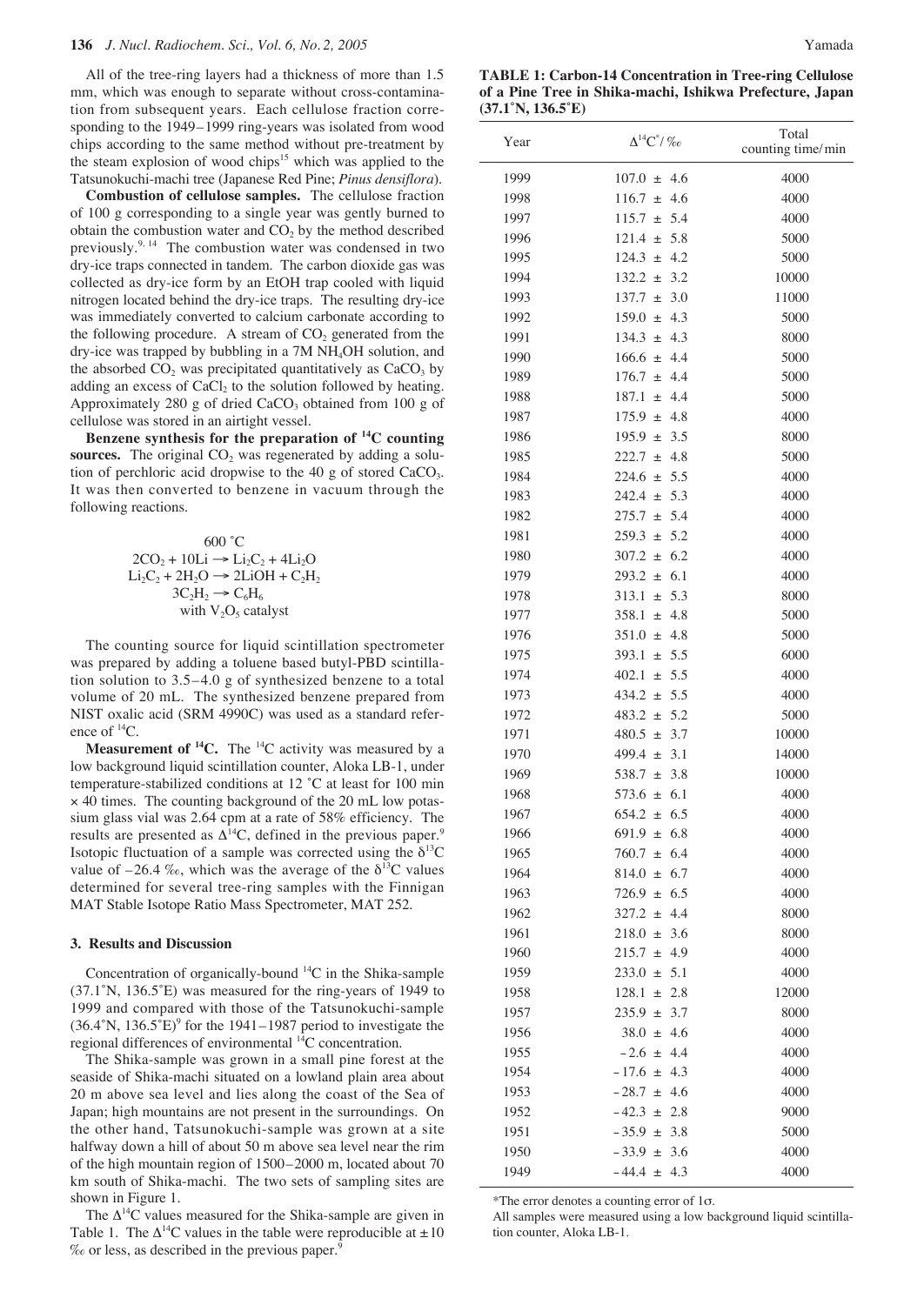

**Figure 2.** Annual variation of the ∆14C values of the Shika-sample and Tatsunokuchi-sample.

The bar graph: Tatsunokuchi-sample

○: Shika-sample

The annual variation of  $\Delta^{14}$ C values of the Shika- and the Tatsunokuchi-sample are plotted as a function of the ring-year in Figure 2. Temporal variation of organically-bound  $^{14}$ C concentration in the Shika-sample showed essentially similar variations to that of the Tatsunokuchi-sample. The  $\Delta^{14}$ C value of both the Shika- and the Tatsunokuchi-sample began to increase from 1954 to a small broad peak of 250 ‰ in 1959–1961, followed by a rapid increase to the highest value of approximately 800 ‰ in 1964. After the maximum, it diminished gradually year by year during past two or three decades. However, it demonstrated a small difference in the amplitude of the  $\Delta^{14}$ C value during the period of 1949–1967, 1970, and 1978–1981. After 1982, significant difference was not observed between the two sets of samples. These differences suggest that the  ${}^{14}$ C concentration in atmospheric  $CO<sub>2</sub>$  fluctuated even in the narrow region only by about 70 km of distance for the period before 1982. It is assumed that the  $^{14}$ C records in a series of annual rings of the tree reflect the variation of annual average levels of  $^{14}$ C concentration in atmospheric CO<sub>2</sub> at the growth site of the tree, since the carbon necessary for synthesizing cellulose is derived essentially by photosynthesis from the  $CO<sub>2</sub>$  in the air.

In Figure 3, the annual variation of  $\Delta^{14}$ C values obtained from the Shika-sample is compared with those of  $\Delta^{14}C$  values in tree rings from East Asia region reported by other researchers, for a spruce from Dailing, China  $(47°N, 129°E)$ ,<sup>7</sup> for red pines from Mt. Chiak (37˚23'N, 128˚3'E and 37°20'N, 128˚4'E ) and Mt. Kyeryong (36°20'N, 127°13'E), Korea,<sup>13</sup> and for Japanese cypress from Kiso mountainous district, Gifu prefecture, Japan  $(35.6°N, 137.5°E).$ <sup>6</sup>

An interesting result in comparing our data with those of other researchers is that there existed significant difference in the amplitude of the  $\Delta^{14}$ C value during the period of 1963–1967. The disagreement of the  $\Delta^{14}$ C value among trees during the period of 1963–1967 can be interpreted by the so-called latitude dependence of the  $^{14}$ C variations in the northern troposphere,<sup>6-7</sup> which was due to the <sup>14</sup>C released to the atmosphere at higher northern latitudes by a series of thermonuclear detonations carried out during the early 1960s.

The most important result in this work is that the difference of  $\Delta^{14}$ C values was found during the period of 1970–1981 between our data and those of other reports. The spruce from Dailing, China, located in higher latitude than Shika-machi, showed higher  $\Delta^{14}$ C values than our pine tree. The red pines from Mt. Chiak and Mt. Kyeryong, Korea, located at almost the same latitude of Shika-machi, showed slightly lower  $\Delta^{14}$ C values than our pine tree. On the contrary, the  $\Delta^{14}$ C values of Japanese cypress from Kiso mountainous district, Gifu prefecture, Japan, coincided with those of our pine tree, except for the period of 1976 and 1980–1981.

On the basis of these results, it was found that the 14C concen-



**Figure 3.** Comparison of annual variation of  $\Delta^{14}$ C values in tree rings from different sites. Arrows and numerals at the top of the figure represent the number and time of year of the Chinese thermonuclear bomb test.

- The solid line: pine tree in this work (37.1˚N, 136.5˚E)
- $\triangle$ : spruce from Dailing, China (47°N, 129°E), by D. Kaimei et al.<sup>7</sup>
- $\Box$ : red pines from Mt. Chiak (37°23'N, 128°3'E and 37°20'N, 128˚4'E ) and Mt. Kyeryong (36˚20'N, 127°13'E), Korea, by J. H. Park et al.<sup>13</sup>
- ○: Japanese cypress from Kiso mountainous district, Gifu prefecture, Japan (35.6°N, 137.5°E), by T. Nakamura et al.<sup>6</sup>

The dotted line: compiled atmospheric  $^{14}$ C curve for the northern hemisphere temperate region by Q. Hua and M. Barbetti<sup>3</sup>

tration in atmospheric  $CO<sub>2</sub>$  was considerably disturbed during the period of 1970–1981, especially in 1970, 1976, and 1978– 1981, in the East Asia region. However, for the period from 1970 onwards, it is known that there has not been much difference between locations in terms of the 14C concentration in atmospheric  $CO<sub>2</sub>$  in the Northern Hemisphere, since the bomb  $14C$  reached a global equilibrium in the late 1960s.<sup>1-3</sup> Compiled atmospheric 14C curve for the northern hemisphere temperate region by Hua and Barbetti<sup>3</sup> is shown by the dotted line in Figure 3. Their average yearly atmospheric  $\Delta^{14}C$  values agreed well with our data except the period of 1970 and 1978– 1981, whereas, they disagreed with the data of 1976–1982 rings of the spruce from Dailing, China. It was pointed out by Kaimei et al.<sup>7</sup> that excessive  $^{14}$ C in the 1976–1982 rings of the spruce from Dailing, China, was likely due to the effect of 1976 and 1980 Chinese bomb tests.

After the Partial Test Ban Treaty of 1963, nuclear tests in the atmosphere declined greatly, however, the People's of Republic of China continued atmospheric nuclear test until 1980. Bomb  $^{14}$ C is produced in the nuclear reaction between thermal neutrons delivered in the explosion and nitrogen in the air. About 7 times larger amounts of thermal neutron are released by the thermonuclear explosion than by the atomic explosion. Thus, the time of year of the Chinese thermonuclear bomb tests are shown by arrows in Figure 3. The Chinese thermonuclear bomb tests were conducted 8 times, namely the 6th (June, 1967), 8th (December, 1968), 10th (September, 1969), 11th (October, 1970), 15th (June, 1973), 16th (June, 1974), 21st (November, 1976), and 26th (October, 1980).4

It is apparent from these considerations that the disturbance of the  $^{14}$ C concentration in atmospheric CO<sub>2</sub> occurred during the period of 1970–1981 in the East Asia region may be interpreted by the possibility of the several times of injections of <sup>14</sup>C originated from a series of Chinese thermonuclear bomb tests. This assumption was supported by the fact that the  $\Delta^{14}C$ values from three distinct sites in the East Asia region agreed well with each other after 1982, when the Chinese thermonuclear bomb tests were suspended.

**Acknowledgments.** The authors wish to express their thanks to Dr. Hikaru Amano and Dr. Mariko Andoh, Japan Atomic Energy Research Institute, for their helpful advice in